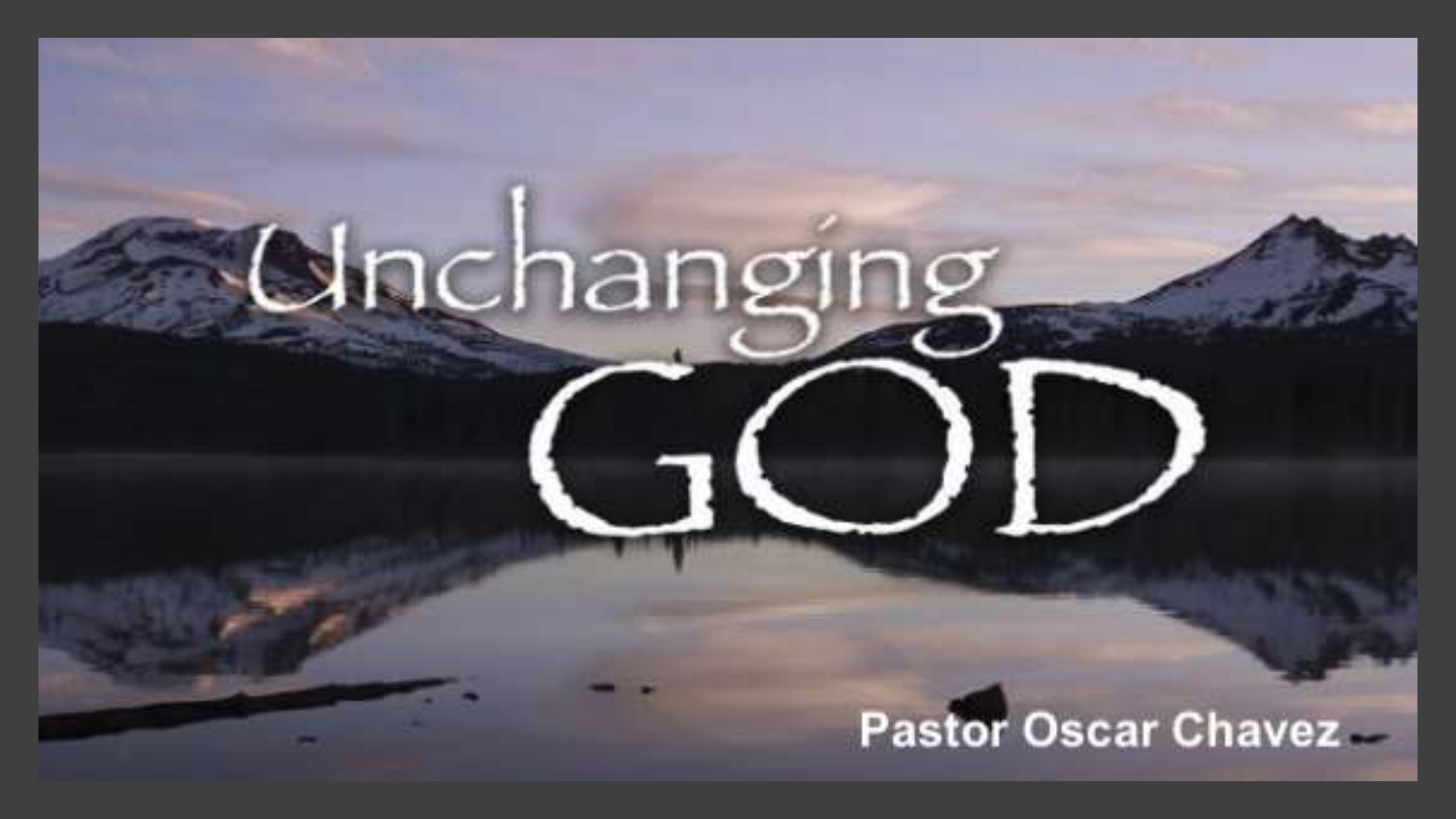# **"we live in an ever-changing world"**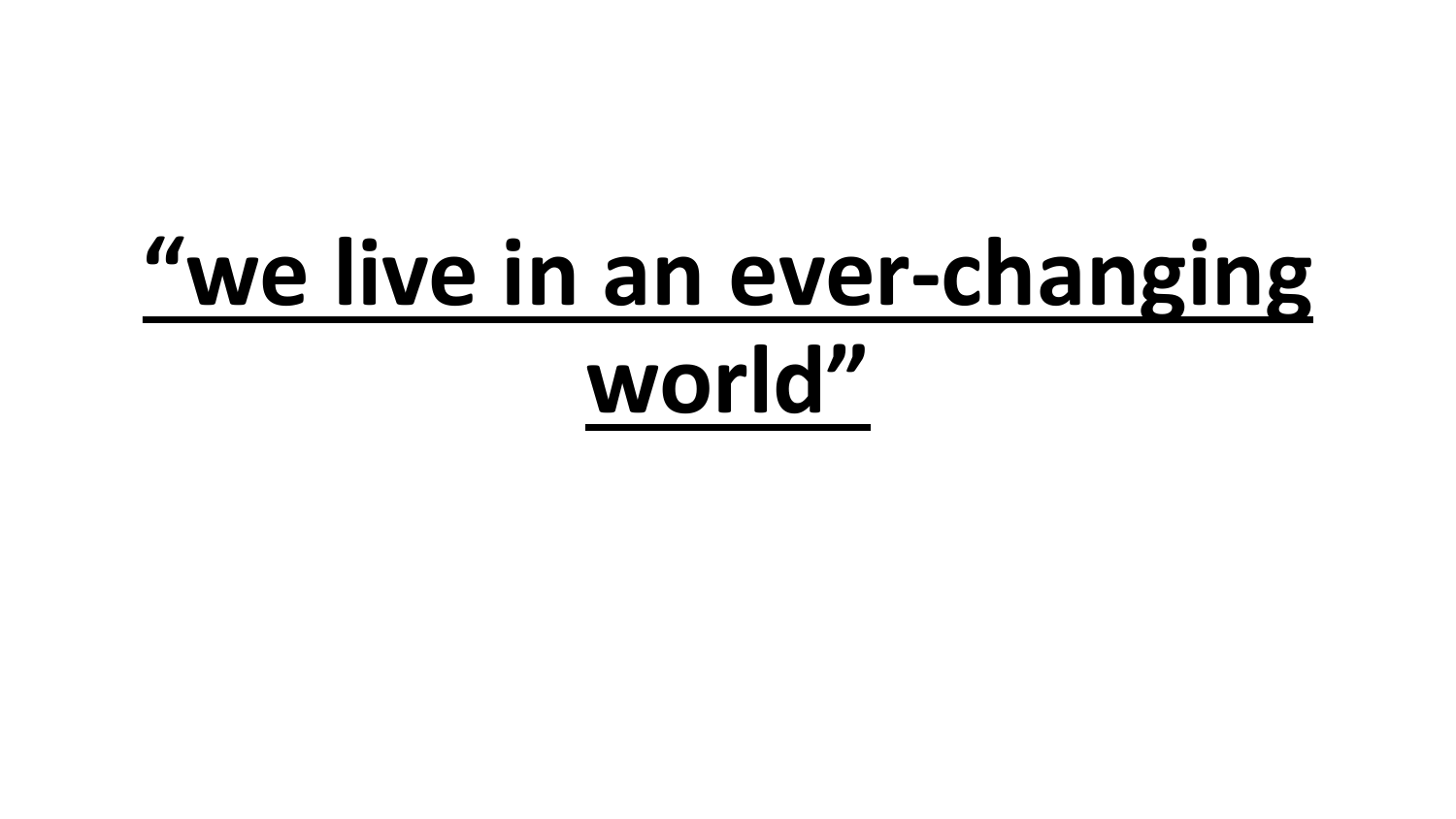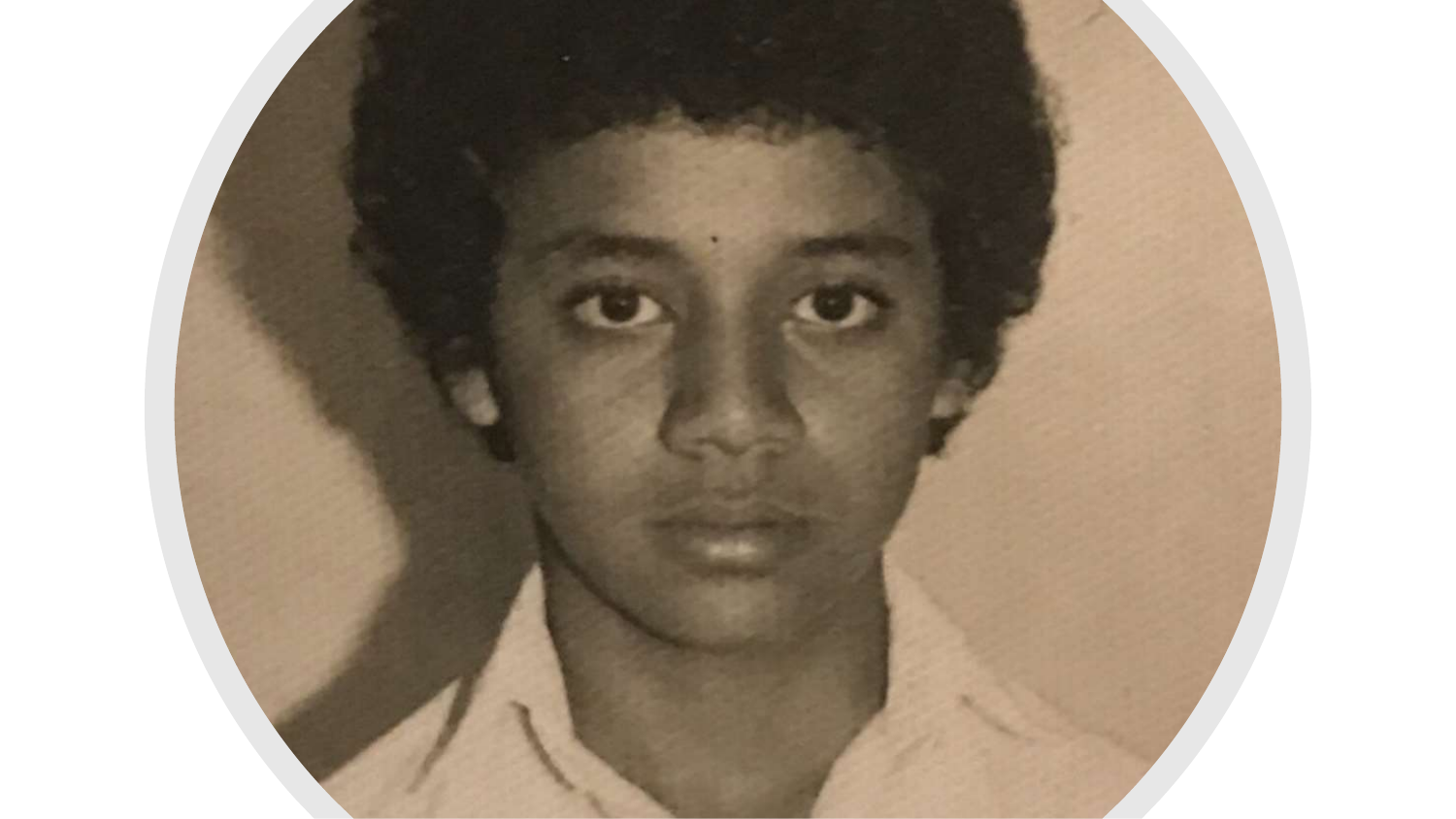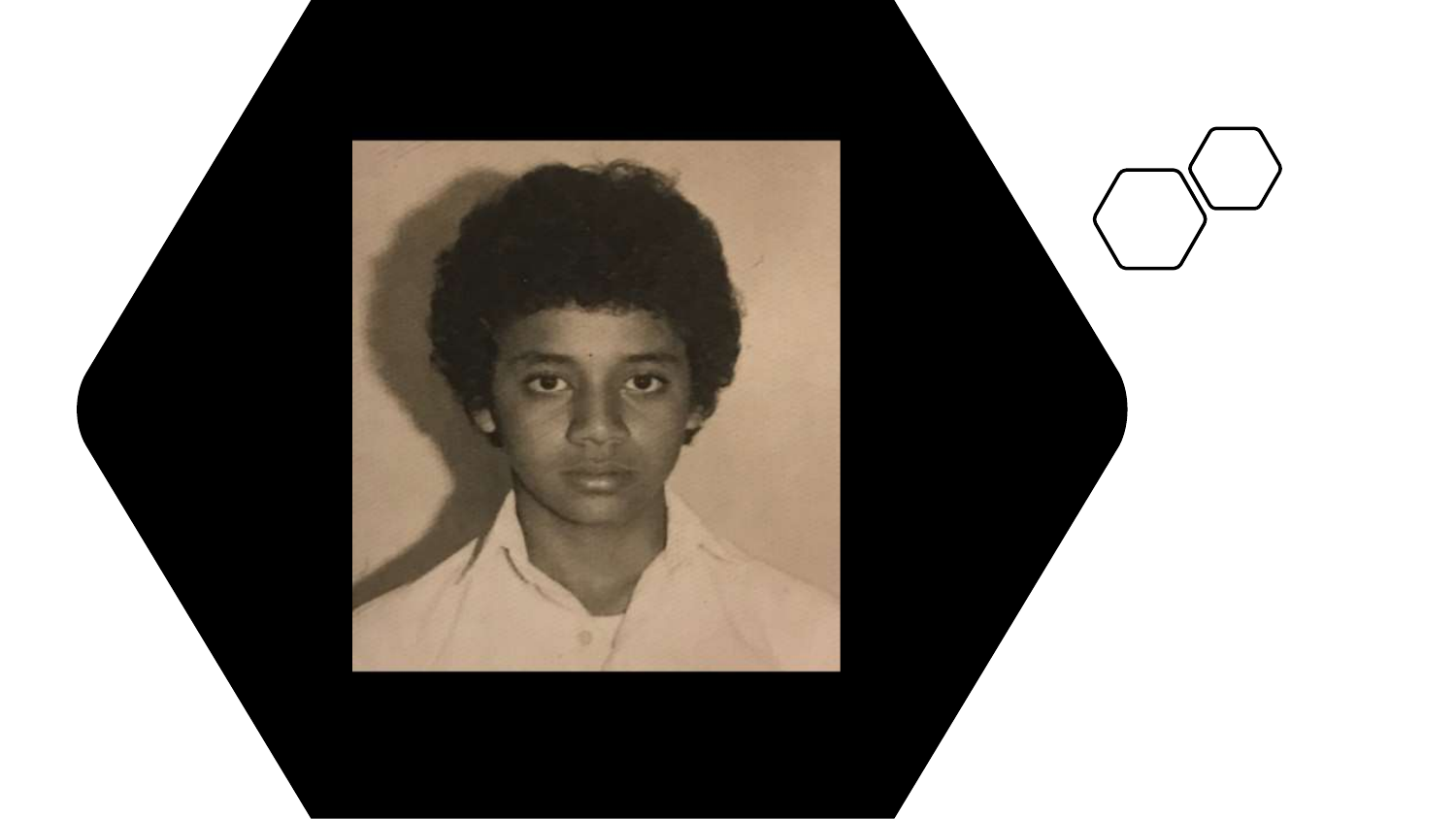# **God's Attributes**

# Quality a Characteristic that identifies a person.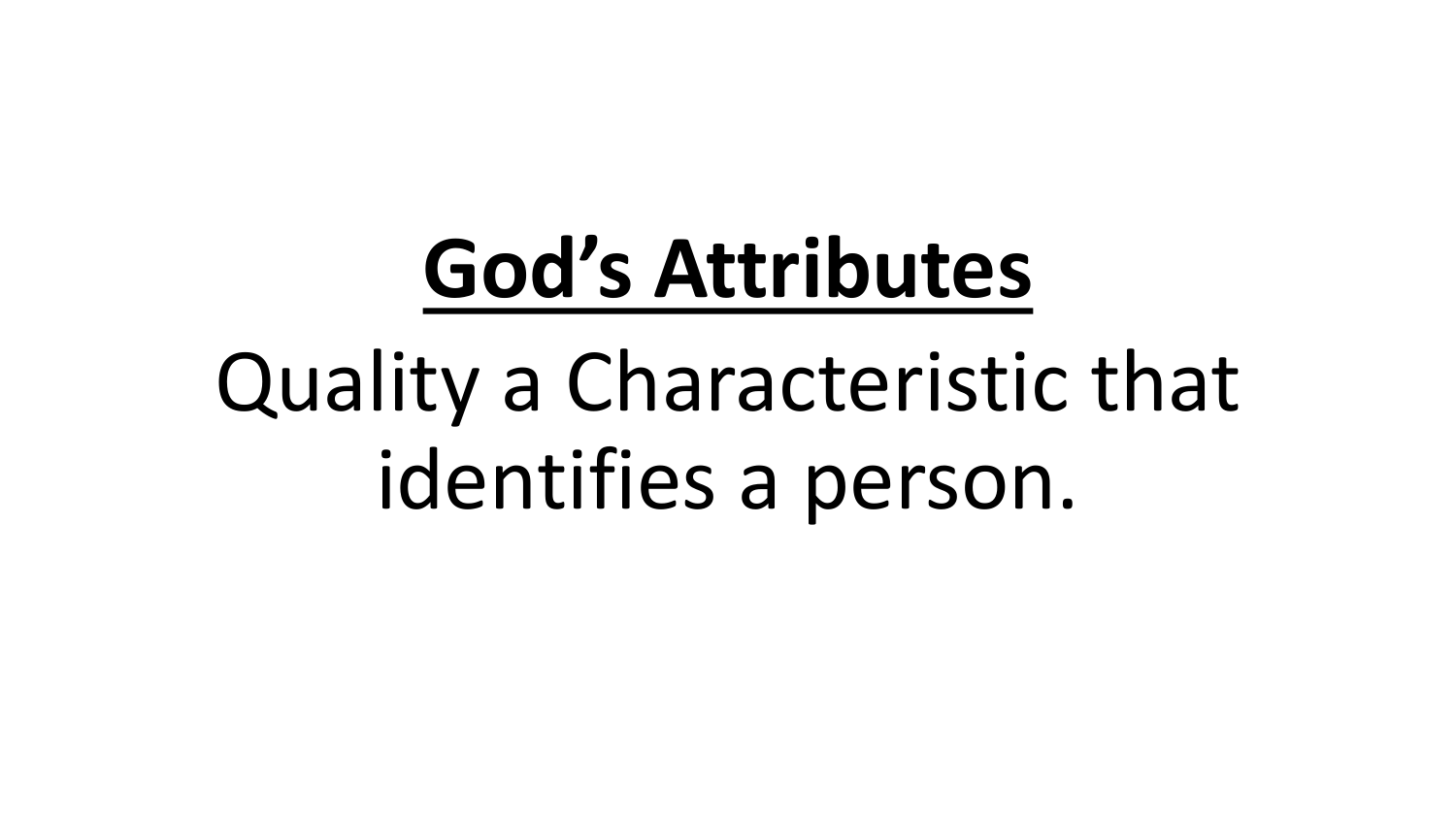- Psalm 102:25-27
- *<sup>25</sup>Of old You laid the foundation of the earth, And the heavens are the work of Your hands.*
	- *<sup>26</sup> They will perish, but You will endure; Yes, they will all grow old like a garment;*
	- *Like a cloak You will change them, And they will be changed. <sup>27</sup> But You are the same, And Your years will have no end.*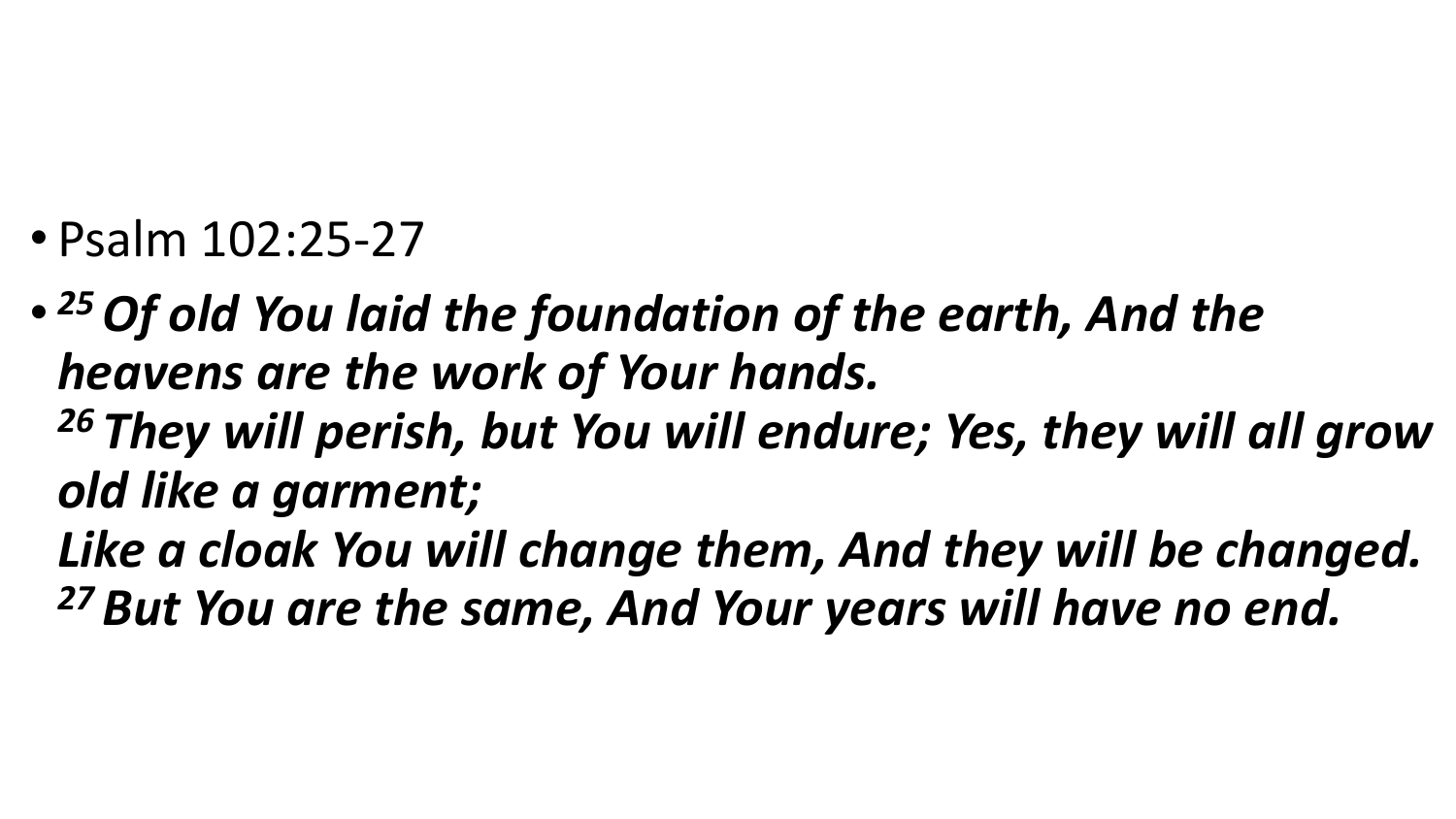•James 1:17

*<sup>17</sup> Every good gift and every perfect gift is from above, and comes down from the Father of lights, with whom there is no variation or shadow of turning.*

• Malachi 3:6

*"For I am the Lord, I do not change; Therefore you are not consumed, O sons of Jacob.*

• Hebrews 13:8

*8 Jesus Christ is the same yesterday, today, and forever.*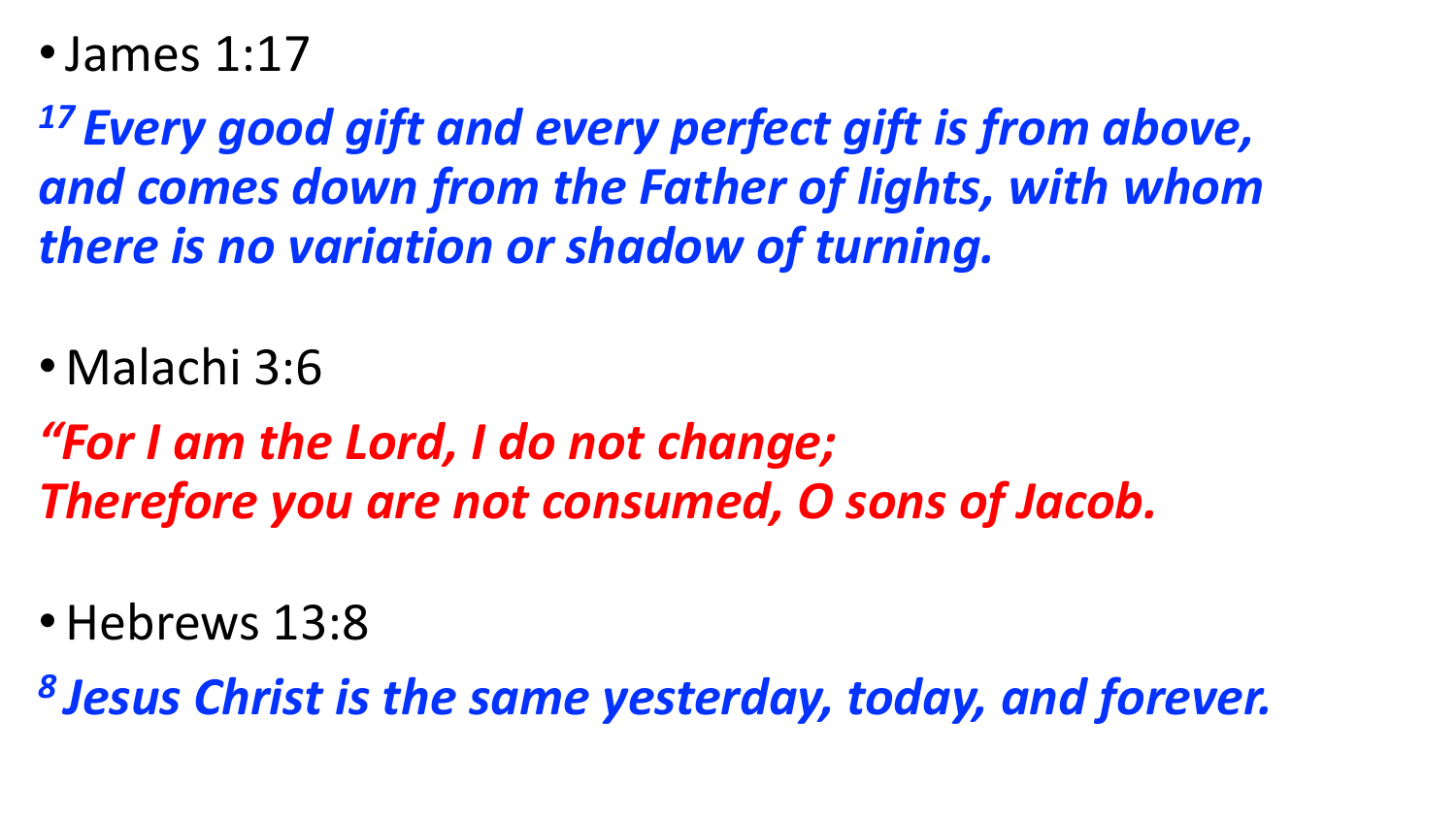**I. God doesn't change In His** *essence***.** 

Malachi 3:6 *"For I am the Lord, I do not change; Therefore you are not consumed, O sons of Jacob.*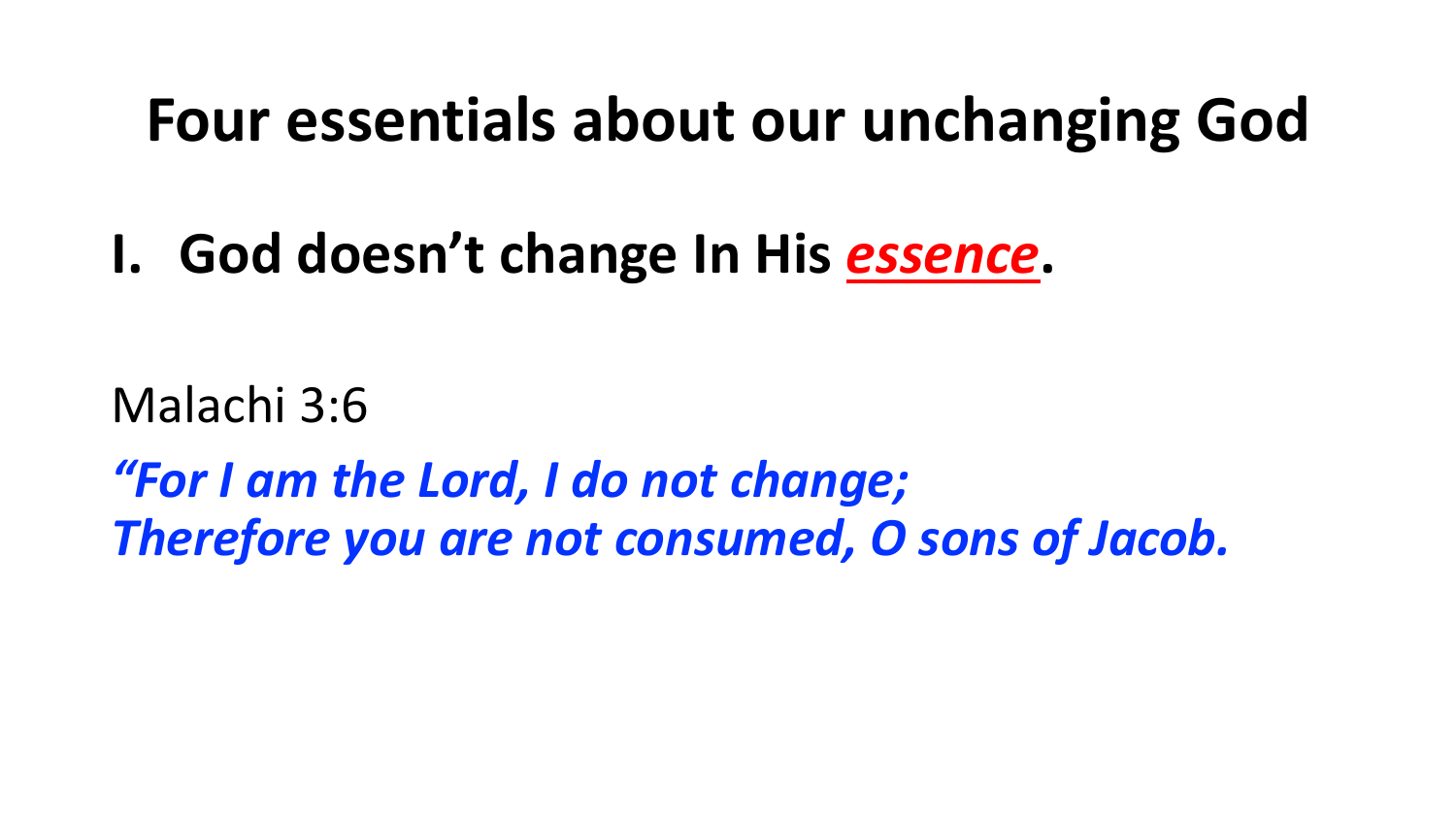- **II. God's still** *Relevant* **and doesn't always do things the** *same* **way.**
- •JEHOVAH JIREH My Provider
- EL SHADDAI My Supplier

Matthew 6:8b.

*For your Father knows the things you have need of before you ask Him.*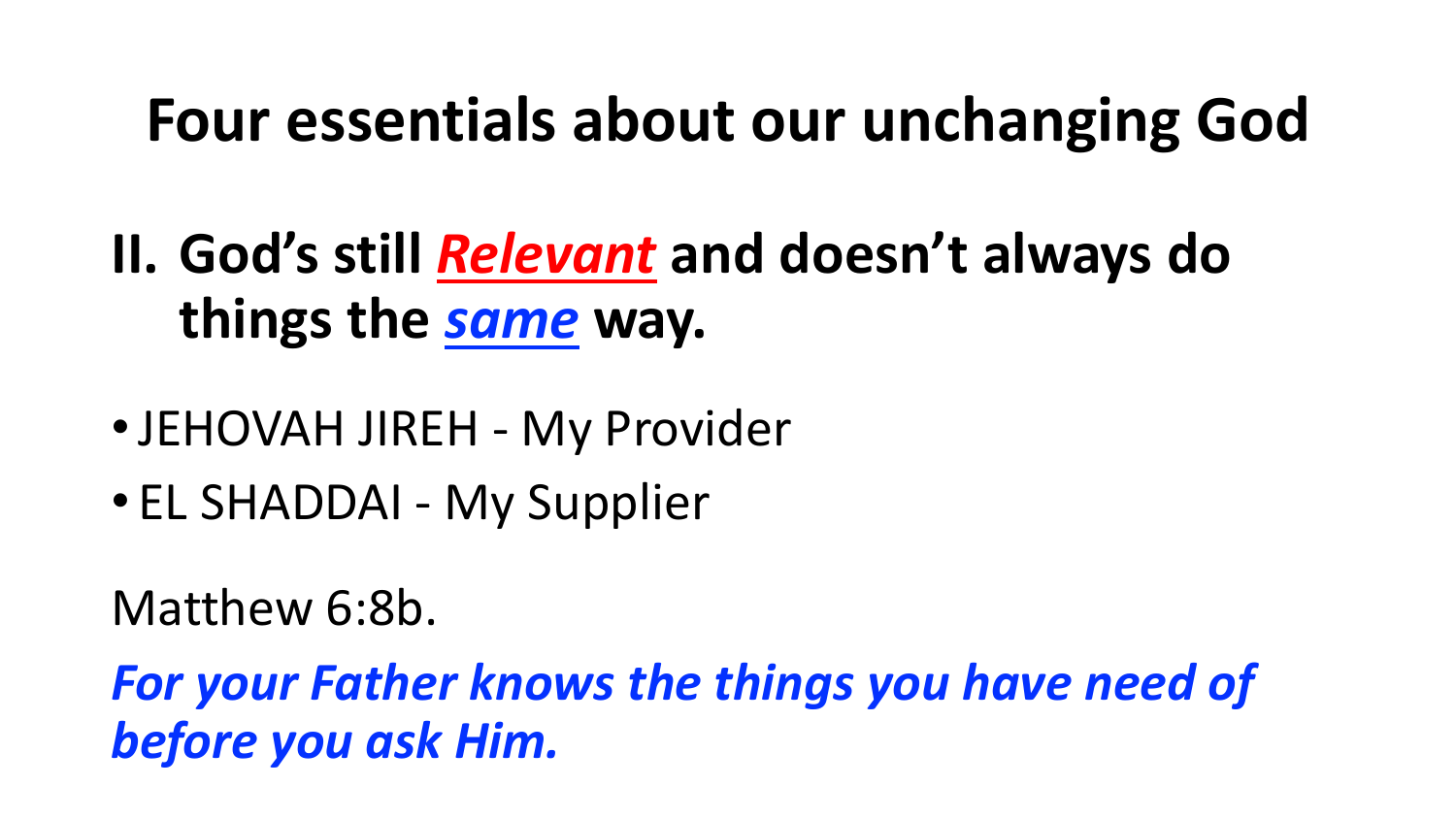- **II. God's still** *Relevant* **and doesn't always do things the** *same* **way.**
- •Isaiah 43:19. **<sup>19</sup>** *Behold, I will do a new thing…*
- Isaiah 42:9-10a
- *Behold, the former things have come to pass, And new things I declare; Before they spring forth I tell you of them."*
- *<sup>10</sup> Sing to the Lord a new song, And His praise from the ends of the earth,*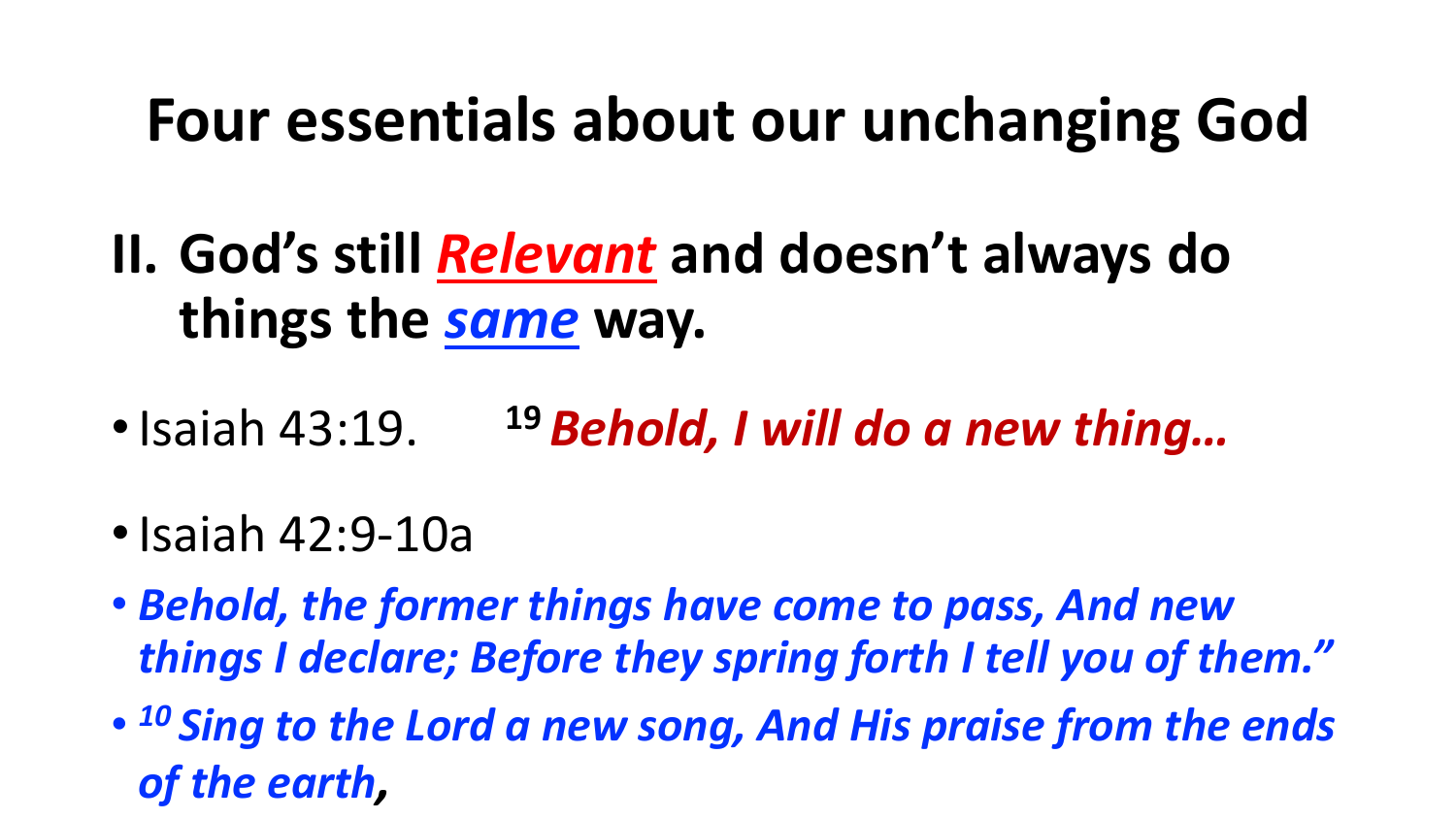**III. God's** *love* **will always be the same**

**Romans 5:7-8** 

*<sup>7</sup> Very rarely will anyone die for a righteous person, though for a good person someone might possibly dare to die.<sup>8</sup> But God demonstrates his own love for us in this: While we were still sinners, Christ died for us.*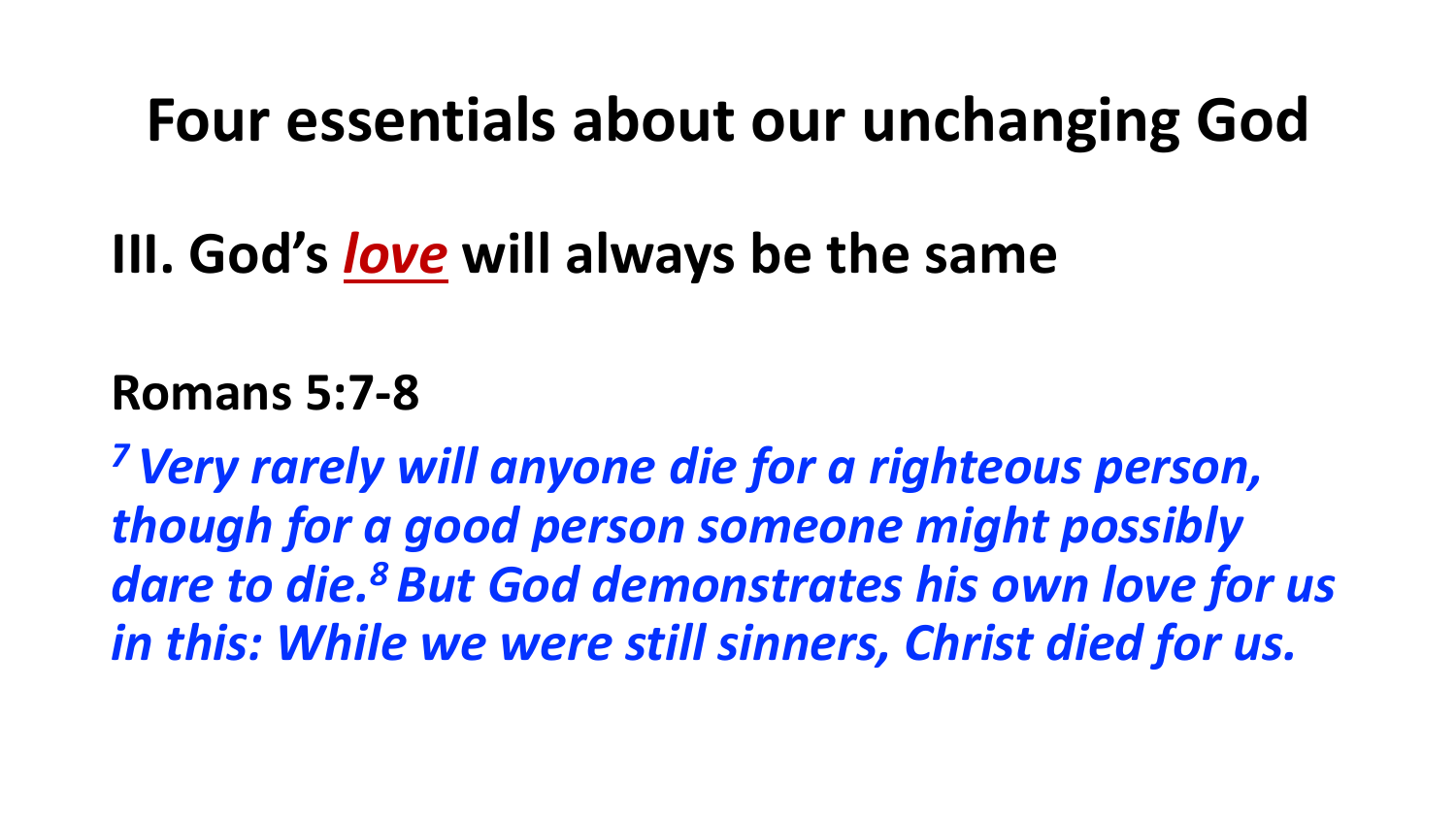#### **IV. God's** *Forgiveness* **will always be the same**

John 8:3; 10-11

- *<sup>3</sup> The teachers of the law and the Pharisees brought in a woman caught in adultery. They made her stand before the group*
- *<sup>10</sup> Jesus straightened up and asked her, "Woman, where are they? Has no one condemned you?"*
- *<sup>11</sup> "No one, sir," she said.*
- *"Then neither do I condemn you," Jesus declared. "Go now and leave your life of sin."*